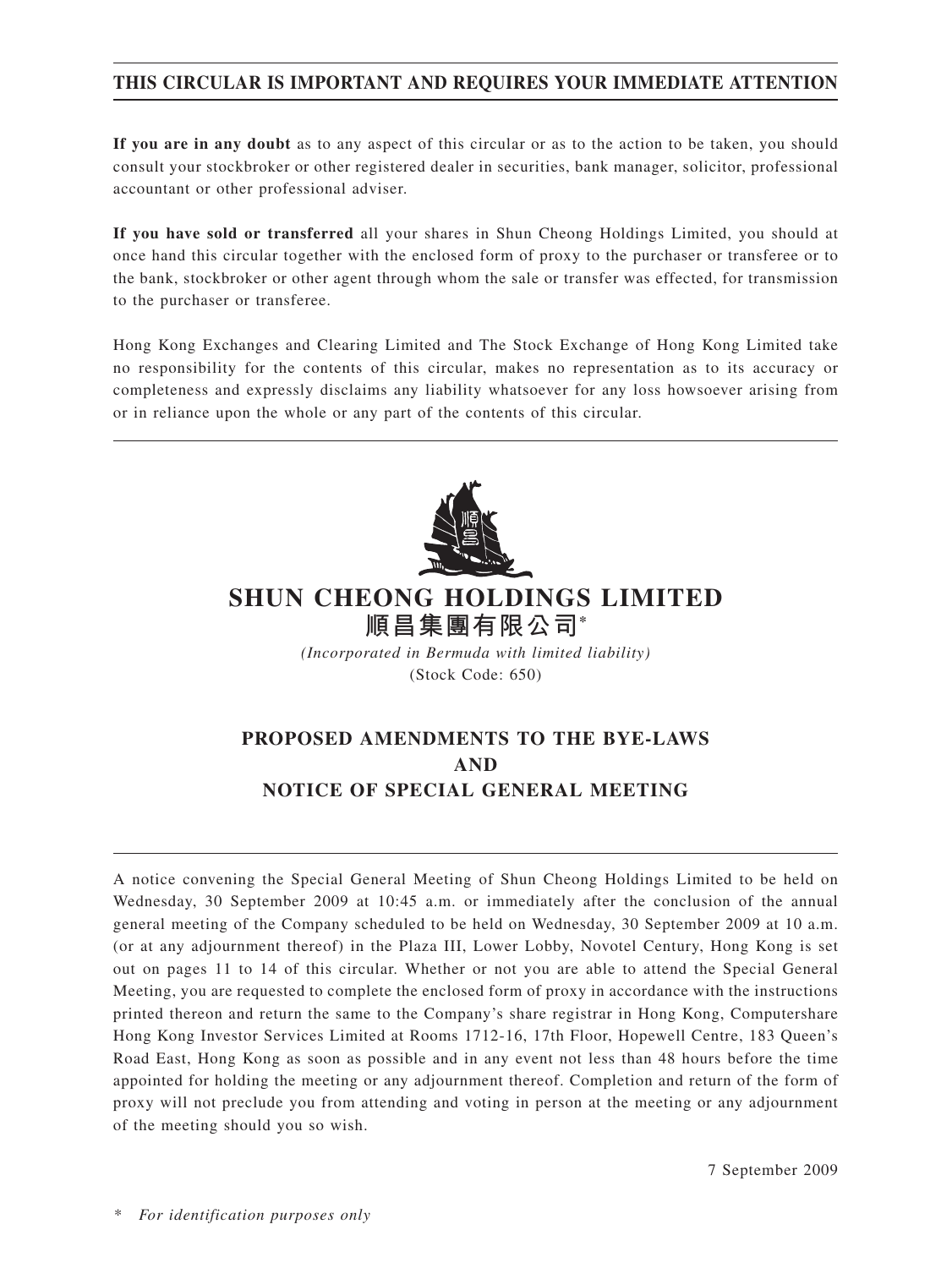# **CONTENTS**

# *Page(s)*

|                                                             | $\mathbf{1}$   |
|-------------------------------------------------------------|----------------|
| Letter from the Board                                       |                |
|                                                             | 2              |
|                                                             | $2 - 3$        |
| Special General Meeting and Proxy Arrangement               | 3              |
|                                                             | $\mathcal{E}$  |
|                                                             | $\mathcal{E}$  |
|                                                             | $\overline{4}$ |
|                                                             | $\overline{4}$ |
| Appendix I – Details of proposed amendments to the Bye-Laws |                |
|                                                             |                |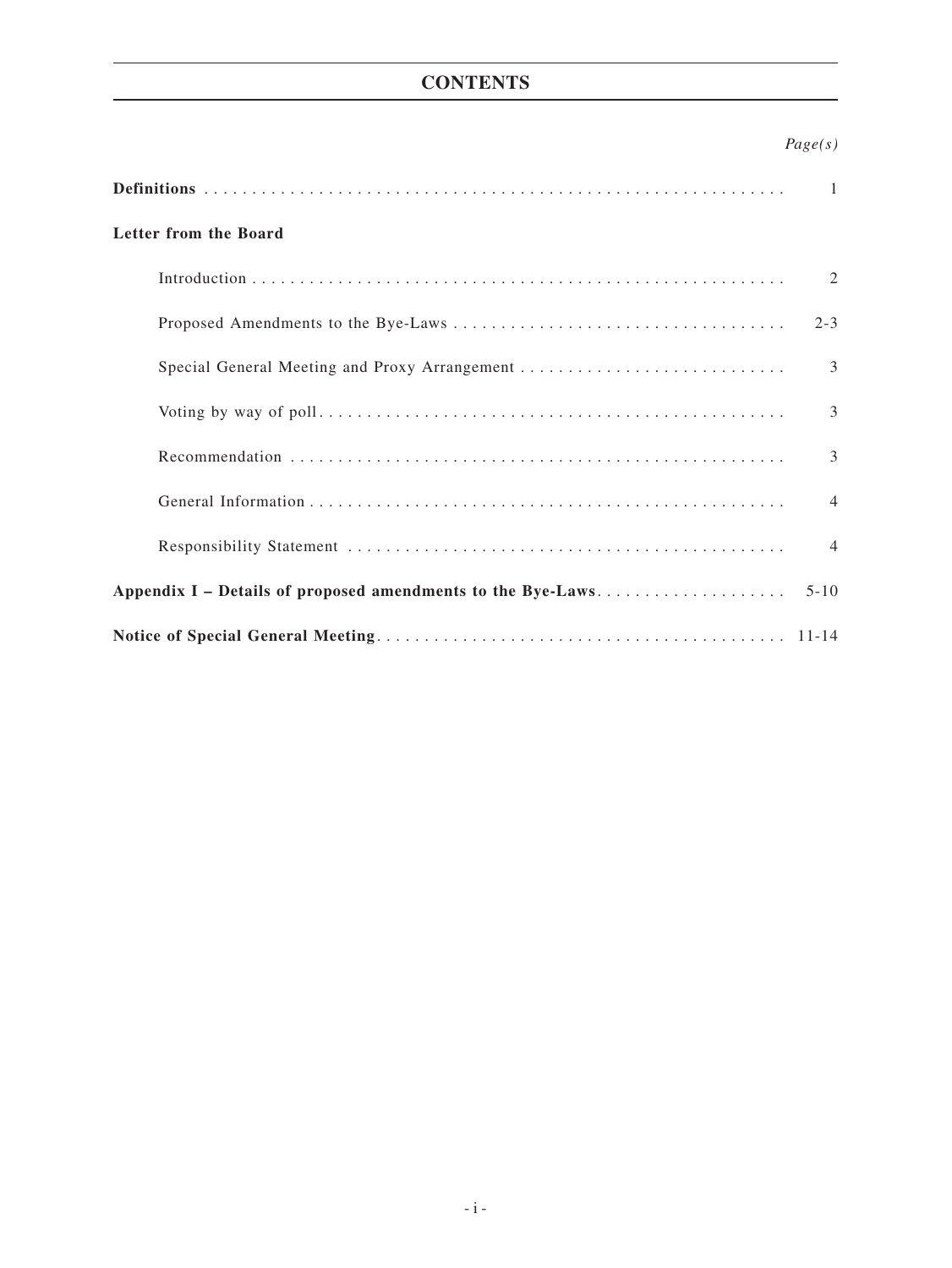# **DEFINITIONS**

*In this circular, unless the context requires otherwise, the following expressions have the following meanings:*

| "Board"                   | the board of Directors                                                                                                                                                                                                                                                                                                                                                                                                      |
|---------------------------|-----------------------------------------------------------------------------------------------------------------------------------------------------------------------------------------------------------------------------------------------------------------------------------------------------------------------------------------------------------------------------------------------------------------------------|
| "Bye-Laws"                | the bye-laws of the Company                                                                                                                                                                                                                                                                                                                                                                                                 |
| "Company"                 | Shun Cheong Holdings Limited, an exempted company incorporated<br>in Bermuda with limited liability and registered in Hong Kong<br>under Part XI of the Companies Ordinance, the shares of which<br>are listed on the Stock Exchange                                                                                                                                                                                        |
| "Directors"               | the director(s) of the Company                                                                                                                                                                                                                                                                                                                                                                                              |
| "Hong Kong"               | the Hong Kong Special Administrative Region of the People's<br>Republic of China                                                                                                                                                                                                                                                                                                                                            |
| "Latest Practicable Date" | 3 September 2009, being the latest practicable date prior to the<br>printing of this circular for ascertaining certain information<br>contained in this circular                                                                                                                                                                                                                                                            |
| "Listing Rules"           | Rules Governing the Listing of Securities on the Stock<br>Exchange                                                                                                                                                                                                                                                                                                                                                          |
| "SFO"                     | the Securities and Futures Ordinance (Chapter 571 of the Laws<br>of Hong Kong)                                                                                                                                                                                                                                                                                                                                              |
| "Shareholder(s)"          | the holder(s) of $Share(s)$                                                                                                                                                                                                                                                                                                                                                                                                 |
| "Share $(s)$ "            | share(s) of $HK$0.01$ each in the issued share capital of the<br>Company                                                                                                                                                                                                                                                                                                                                                    |
| "Special General Meeting" | the special general meeting of the Company to be held on<br>Wednesday, 30 September 2009, at 10:45 a.m. or immediately<br>after the conclusion of the annual general meeting of the Company<br>scheduled to be held on Wednesday, 30 September 2009 at 10<br>a.m. (or at any adjournment thereof) in the Plaza III, Lower<br>Lobby, Novotel, Hong Kong and notice of which is set out on<br>pages 11 to 14 of this circular |
| "Stock Exchange"          | The Stock Exchange of Hong Kong Limited                                                                                                                                                                                                                                                                                                                                                                                     |
| "Takeovers Code"          | The Hong Kong Codes on Takeovers and Mergers issued by the<br>Securities and Futures Commission in Hong Kong                                                                                                                                                                                                                                                                                                                |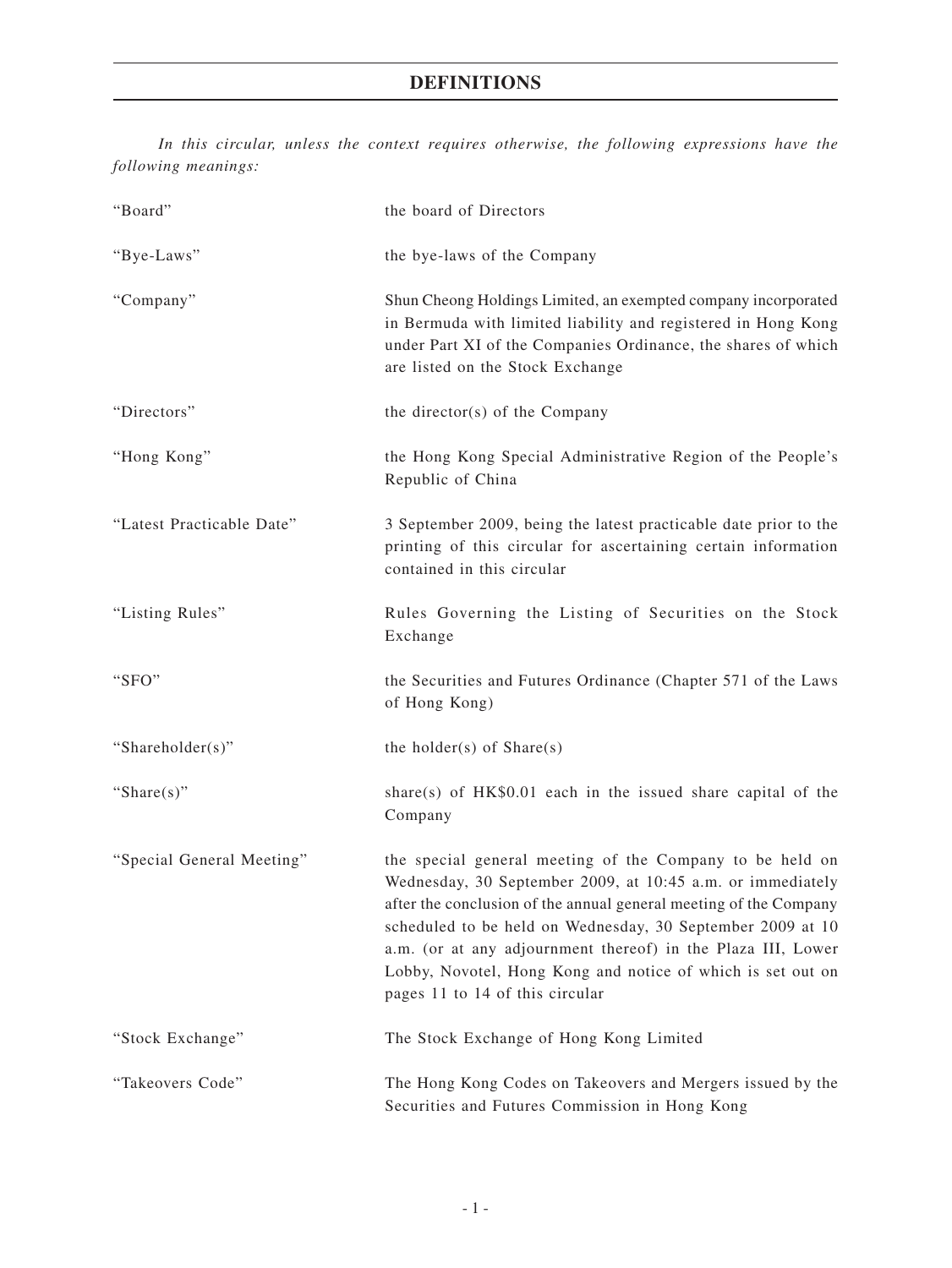# **LETTER FROM THE BOARD**



# **SHUN CHEONG HOLDINGS LIMITED 順昌集團有限公司\***

*(Incorporated in Bermuda with limited liability)* (Stock Code: 650)

*Executive Directors: Registered Office:* Cao Jing *(Executive Chairman)* Canon's Court Zhang Shaohua *(Managing Director)* 22 Victoria Street

*Non Executive Director:* Bermuda Mo Tianquan

*Independent Non-executive Directors: Place of Business:* Ye Jianping Suite 2302, Wing On Centre, Palaschuk Derek Myles 111 Connaught Road Central, Yao Xusheng Hong Kong

Hamilton HM12

*Head office and Principal*

7 September 2009

*To Shareholders*

Dear Sir or Madam,

# **PROPOSED AMENDMENTS TO THE BYE-LAWS AND NOTICE OF SPECIAL GENERAL MEETING**

### **INTRODUCTION**

The purpose of this circular is to provide you with information relating to the proposed resolutions at the Special General Meeting so as to give you all information reasonably necessary to enable you to make an informed decision on whether to vote for or against the resolution in relation thereto.

The resolution includes the approving of the proposed amendments of the Bye-Laws.

## **PROPOSED AMENDMENTS TO THE BYE-LAWS**

In light of the recent amendments to the Listing Rules which came into effect on 1 January 2009 and to bring the Bye-Laws up to date, the Board would also take the opportunity at the Special General Meeting to seek the approval of the Shareholders to amend the current Bye-Laws to bring them in line with the requirement of the Listing Rules.

*\* For identification purposes only*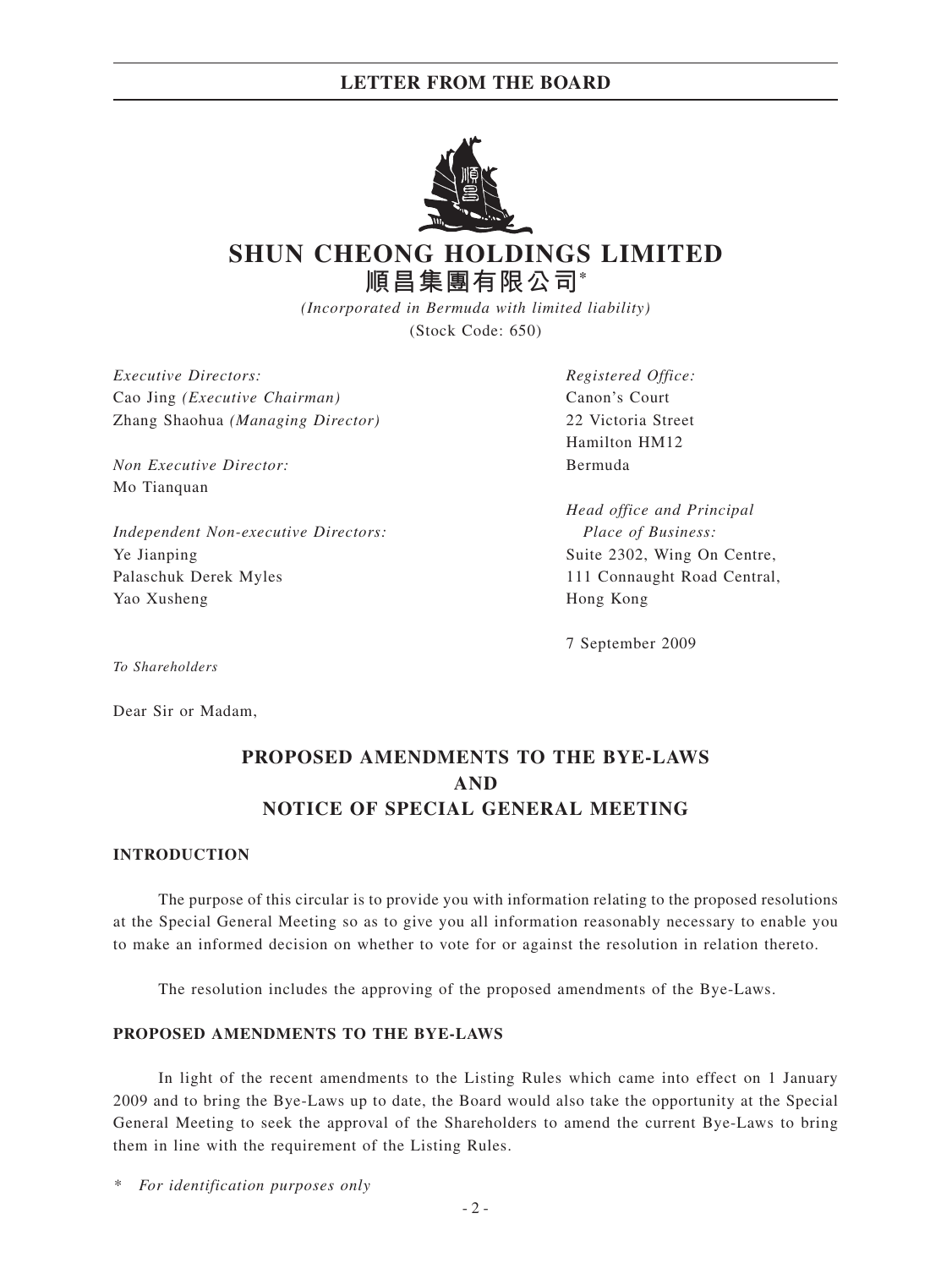# **LETTER FROM THE BOARD**

The proposed amendments in the Bye-Laws are summarised as follows:

- 1) Notice to the shareholders shall be sent in the case of annual general meetings at least 20 clear business days before the meeting and to be sent at least 10 clear business days in the case of all other general meetings; and
- 2) All votes of the Shareholders at a general meeting shall be taken by poll.

Details of the proposed amendments to the Bye-Laws are set out in Appendix I to this circular.

### **SPECIAL GENERAL MEETING AND PROXY ARRANGEMENT**

A notice of the Special General Meeting is set out on pages 11 to 14 of this circular.

A form of proxy for use at the Special General Meeting is enclosed with this circular. Whether or not you are able to attend the Special General Meeting, you are requested to complete the form of proxy in accordance with the instructions printed thereon and return the same to the Company's share registrar in Hong Kong, Computershare Hong Kong Investor Services Limited, at Rooms 1712-16, 17th Floor, Hopewell Centre, 183 Queen's Road East, Hong Kong as soon as possible and in any event not less than 48 hours before the time appointed for holding the meeting or any adjournment thereof. Completion and return of the form of proxy will not preclude you from subsequently attending and voting in person at the meeting or any adjournment of the meeting should you so wish and in such event, the instrument appointing a proxy shall be deemed to be revoked.

The Directors are not aware of any shareholders who are required to abstain from voting on any particular resolution at the Special General Meeting.

### **VOTING BY WAY OF POLL**

Pursuant to Rule 13.39(4) of the Listing Rules, all votes of Shareholders at the Special General meeting will be taken by poll and the Company will announce the results of the poll in the manner prescribed under Rule 13.39(5) of the Listing Rules.

### **RECOMMENDATION**

The Directors believe that the proposals for the proposed amendments to the Bye-laws are in the best interests of the Company and its Shareholders as a whole. Accordingly, the Directors recommend that you should vote in favour of the resolution to be proposed at the Special General Meeting.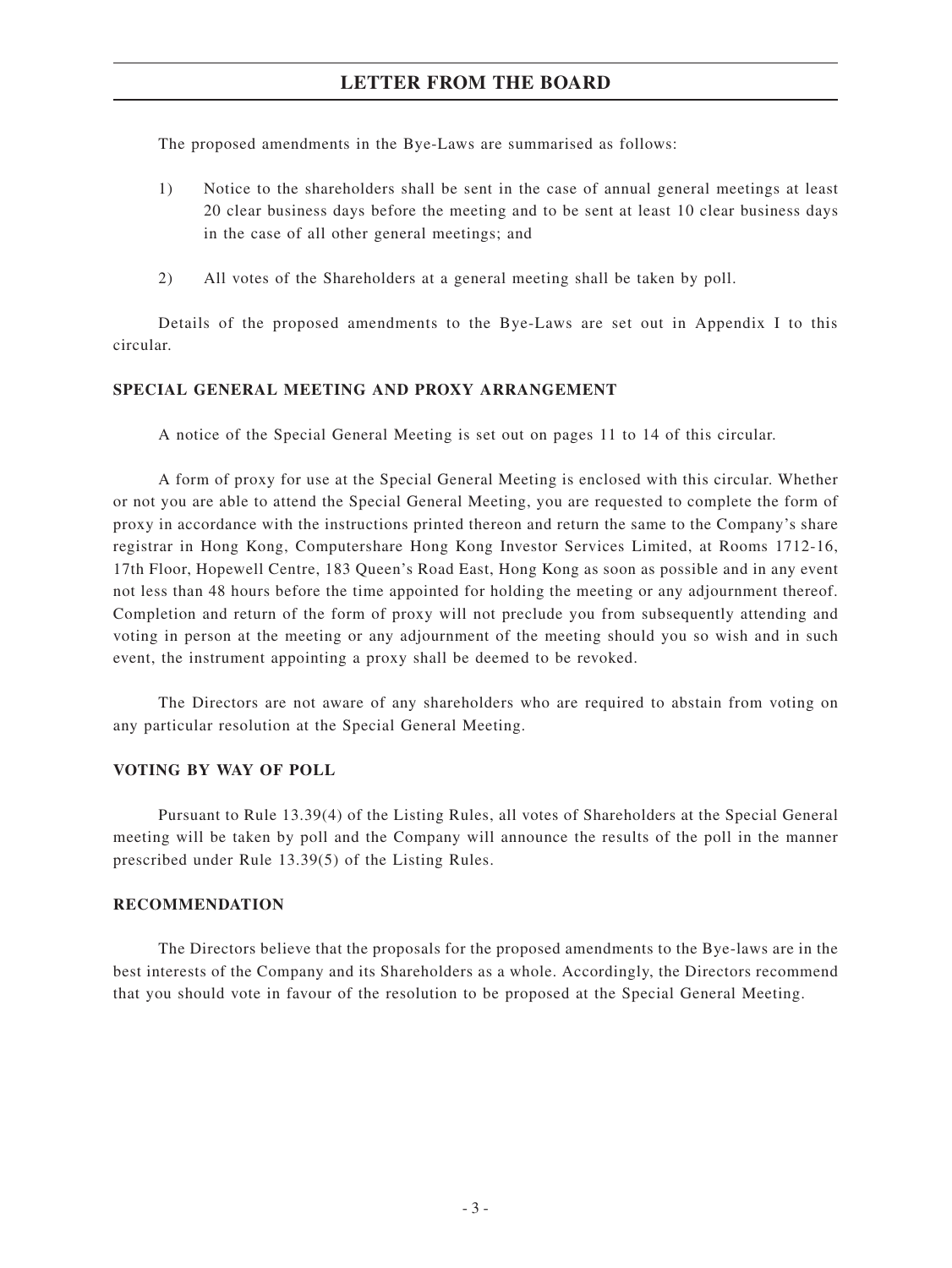# **LETTER FROM THE BOARD**

### **GENERAL INFORMATION**

Your attention is drawn to the additional information set out in the Appendix to this circular.

### **RESPONSIBILITY STATEMENT**

This circular includes particulars given in compliance with the Listing Rules for the purpose of giving information with regard to the Company. The Directors collectively and individually accept full responsibility for the accuracy of the information contained in this circular and confirm, having made all reasonable enquires, that to the best of their knowledge and belief there are no other facts the omission of which would make any statement herein misleading.

> Yours faithfully, For and on behalf of the Board **Shun Cheong Holdings Limited Cao Jing** *Executive Chairman*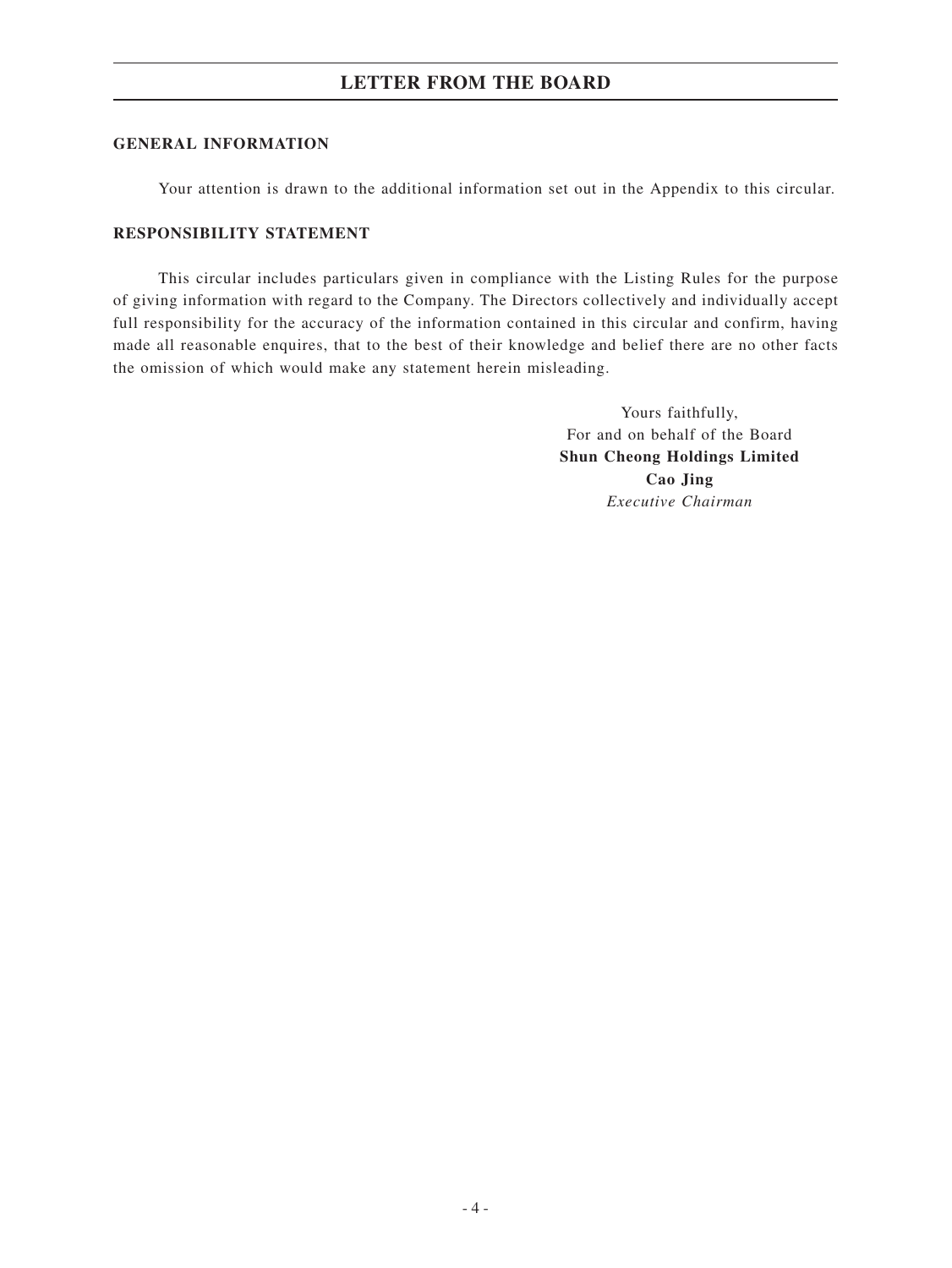This Appendix sets out the existing Bye-Laws and the proposed amendments to the Bye-Laws for ease of reference. Capitalised terms used in this Appendix have the same meanings as defined in the Bye-Laws.

### **Bye-Law Bye-Law**

- No such provision 1.(A) "business day" shall mean a day on which The Stock Exchange of Hong Kong Limited generally is open for the business of dealing in securities in Hong Kong. For the avoidance of doubt, where The Stock Exchange of Hong Kong Limited is closed for the business in Hong Kong on a business day by reason of a Number 8 or higher typhoon signal, black rainstorm warning or other similar event, such day shall for the purposes of these Bye-Laws be counted as a business day.
- 1.(C) A resolution shall be a Special Resolution when it has been passed by a majority of not less than threefourths of the votes cast by such members as, being entitled so to do, vote in person or, in the cases of members which are corporations, by their respective duly authorised representatives or, where voting is by poll, by proxy at a general meeting of which not less than 21 days' notice, specifying (without prejudice to the power contained in these presents to amend the same) the intention to propose the resolution as a Special Resolution, has been duly given. Provided that, if it is so agreed by a majority in number of the members having a right to attend and vote at any such meeting, being a majority together holding not less than 95% per cent. in nominal value of the shares giving that right, a resolution may be proposed and passed as a Special Resolution at a meeting of which less than 21 days' notice has been given.
	- A resolution shall be a Special Resolution when it has been passed by a majority of not less than three-fourths of the votes cast by such members as, being entitled so to do, vote in person or, in the cases of members which are corporations, by their respective duly authorised representatives or, where proxies and attorneys are allowed, by proxy or by attorney at a general meeting of which notice has been given in accordance with Bye-Law 63 specifying (without prejudice to the power contained in these presents to amend the same) the intention to propose the resolution as a Special Resolution.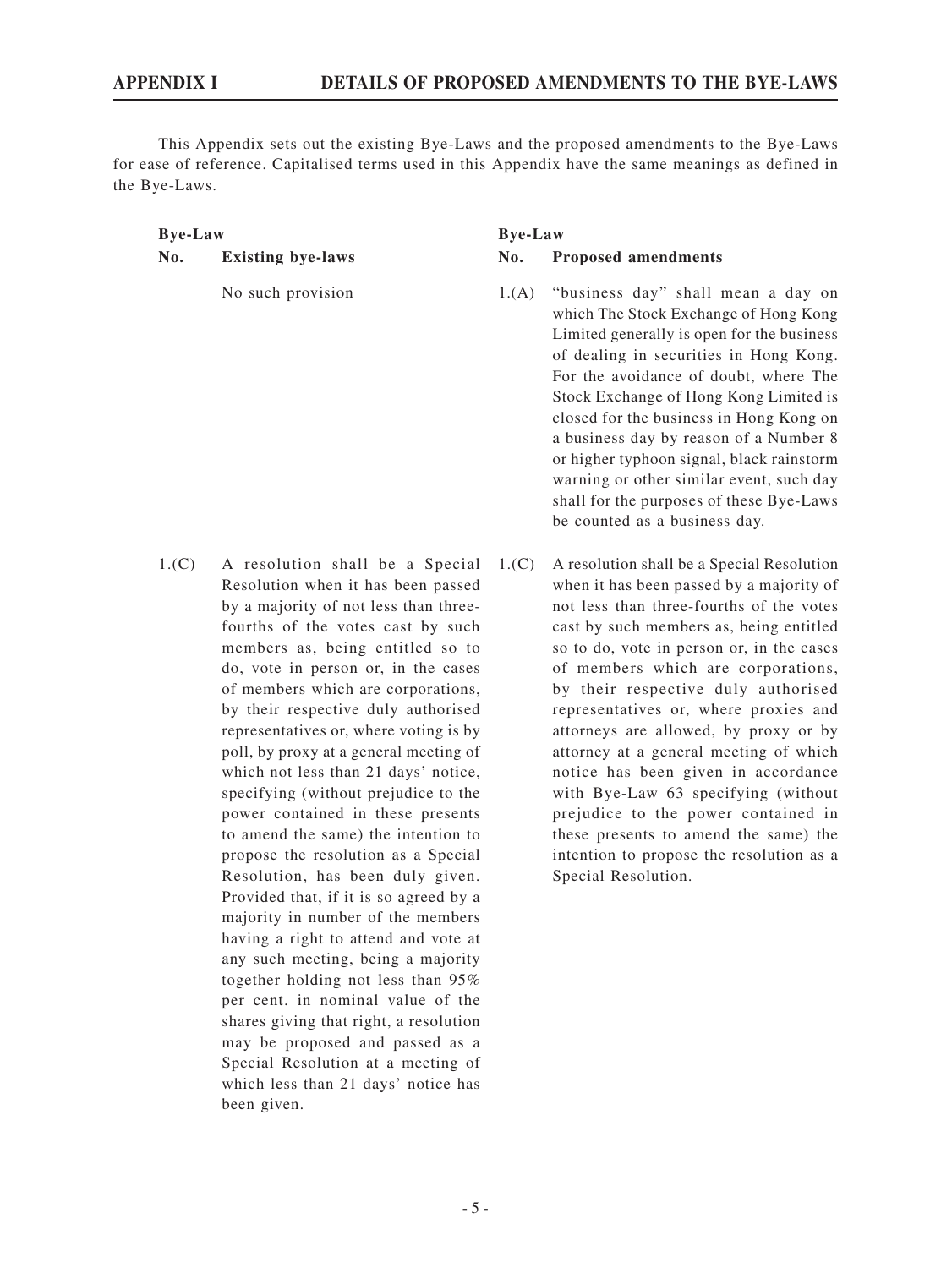- 1.(D) A resolution shall be an Ordinary Resolution when it has been passed by a simple majority of the votes cast by such members as, being entitled so to do, vote in person or, in the case of any member being a corporation, by its duly authorised representative or, where voting is by poll, by proxy at a general meeting held in accordance with these presents and of which not less than 14 days' notice has been duly given.
- 63. An annual general meeting and a meeting called for the passing of a Special Resolution shall be called by at least twenty-one days' notice in writing, and a meeting of the Company other than an annual general meeting or a meeting for the passing of a Special Resolution shall be called by at least fourteen days' notice in writing. The notice shall be exclusive of the day on which it is served or deemed to be served and of the day for which it is given, and shall specify the place, the day and the hour of meeting and, in case of special business, the general nature of that business, and shall be given, in the manner hereinafter mentioned or in such other manner, if any, as may be prescribed by the Company in general meeting, to such persons as are, under these Bye-Laws, entitled to receive such notices from the Company, provided that, subject to the provisions of the Company Act, a meeting of the Company shall notwithstanding that it is called by shorter notice than that specified in this Bye-Law be deemed to have been duly called if it is so agreed:–

- 1.(D) A resolution shall be an Ordinary Resolution when it has been passed by a simple majority of the votes cast by such members as, being entitled so to do, vote in person or, in the case of any member being a corporation, by its duly authorised representative or, where proxies and attorneys are allowed, by proxy or by attorney at a general meeting held in accordance with these presents and of which notice has been given in accordance with Bye-Law 63.
- 63. An annual general meeting shall be called by not less than twenty-one (21) clear days' notice in writing or not less than twenty (20) clear business days' notice in writing (whichever is longer) and any special general meeting at which the passing of a special resolution is to be considered shall be called by not less than twenty-one (21) clear days' notice in writing or not less than ten (10) clear business days' notice in writing (whichever is longer). All other special general meetings may be called by notice of not less than fourteen (14) clear days notice in writing and not less than ten (10) clear business days notice in writing (whichever is longer). The notice shall be exclusive of the day on which it is served or deemed to be served and of the day for which it is given, and shall specify the place, the day and the hour of meeting and, in case of special business, the general nature of that business, and shall be given, in the manner hereinafter mentioned or in such other manner, if any, as may be prescribed by the Company in general meeting, to such persons as are, under these Bye-Laws, entitled to receive such notices from the Company, provided that, subject to the provisions of the Companies Act, a meeting of the Company shall notwithstanding that it is called by shorter notice than that specified in this Bye-Law be deemed to have been duly called if it is so agreed:–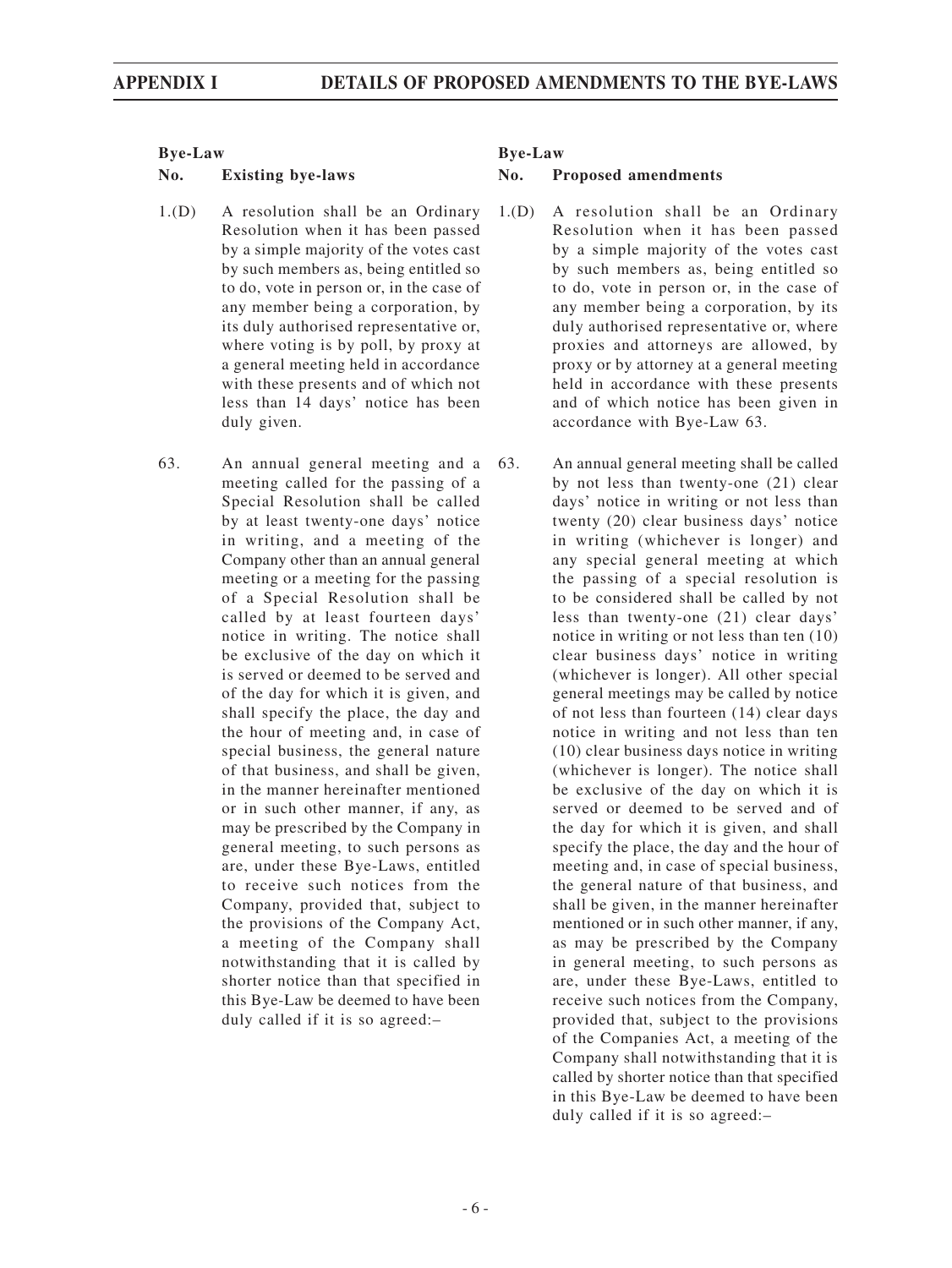- (i) in the case of a meeting called as the annual general meeting, by all the members entitled to attend and vote thereat; and
- (ii) in the case of any other meeting, by a majority in number of the members having a right to attend and vote at the meeting, being a majority together holding not less than ninety-five per cent. in nominal value of the shares giving that right.
- 70. At any general meeting a resolution put to the vote of the meeting shall be decided on a show of hands unless a poll is (before or on the declaration of the results of the shows of hands or on the withdrawal of any other demand for a poll) demand:-
	- (i) by the Chairman of the meeting; or
	- (ii) by at least three members present in person (or, in the case of a member being a corporation, by its duly authorised representative) or by proxy for the time being entitled to vote at the meeting; or
	- (iii) by any member of members present in person (or, in the case of a member being a corporation, by its duly authorised representative) or by proxy and representing not less than one-tenth of the total voting rights of all the members having the right to vote at the meeting; or

- (i) in the case of a meeting called as the annual general meeting, by all the members entitled to attend and vote thereat; and
- (ii) in the case of any other meeting, by a majority in number of the members having a right to attend and vote at the meeting, being a majority together holding not less than ninety-five per cent. in nominal value of the shares giving that right.
- 70. At any general meeting a resolution put to the vote of the meeting shall be decided by way of poll.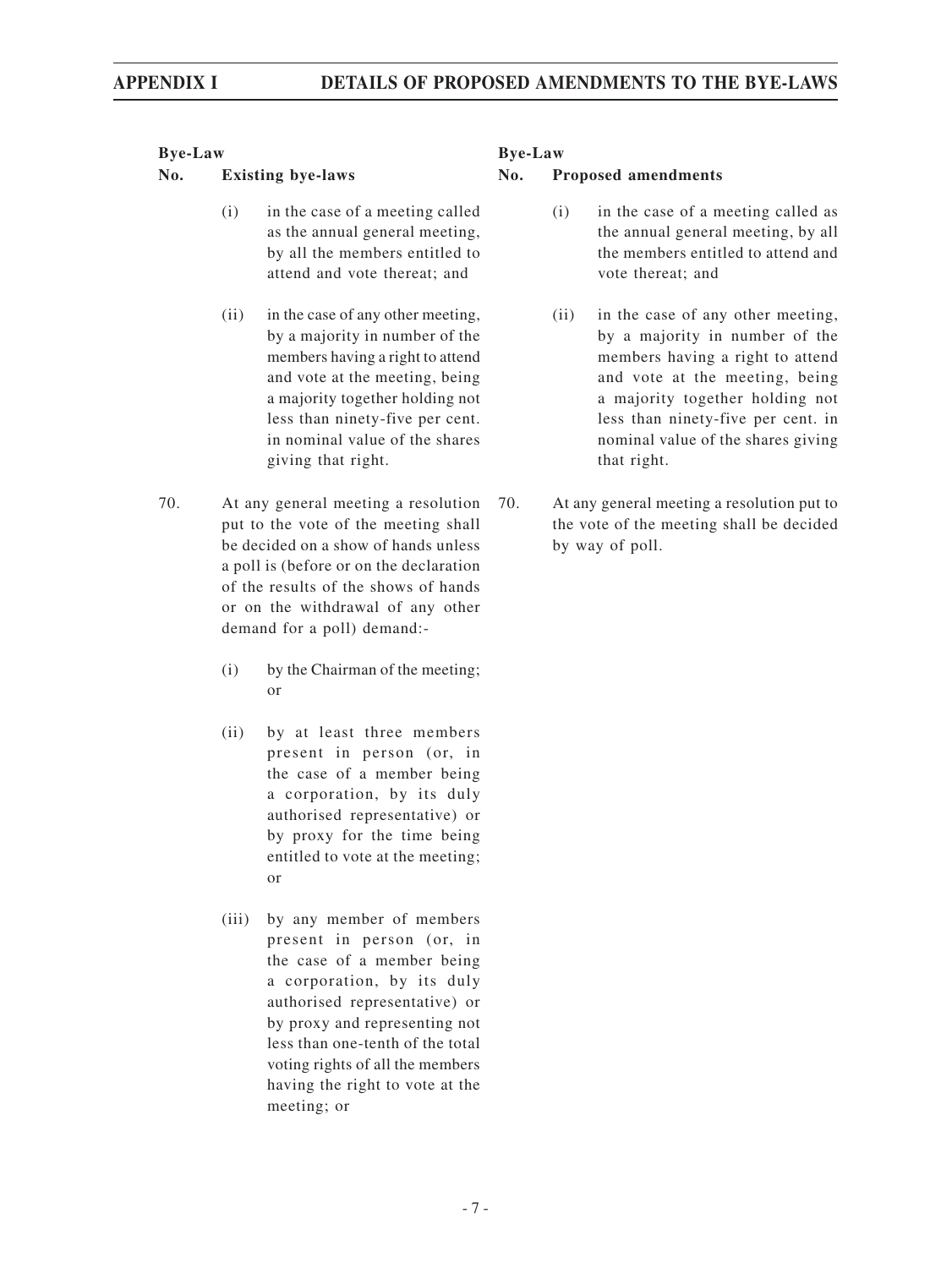(iv) by any member or members present in person (or, in the case of a member being a corporation, by its duly authorised representative) or by proxy and holding shares in the Company conferring a right to vote at the meeting being shares on which an aggregate sum has been paid up equal to not less than one-tenth of the total sum paid up on all the shares conferring that right.

Unless a poll be so demand and the demand is not withdrawn, a declaration by the Chairman that a resolution has on a show of hands been carried or carried unanimously, or by a particular majority, or lost, and an entry to that effect in the book containing the minutes of the proceedings of the Company shall be conclusive evidence of the fact without proof of the number or proportion of the votes recorded in favour or against such resolution.

71. If a poll is demand as aforesaid, it shall (subject as provided in Bye-Law 72) be taken in such manner (including the use of ballot or voting papers or tickets) and at such time and place, not being more than thirty days from the date of the meeting or adjourned meeting at which the poll was demanded, as the Chairman directs. No notice need be given of a poll not taken immediately. The result of the poll shall be deemed to be the resolution of the meeting at which the poll was demanded. The demand for a poll may be withdrawn, with the consent of the Chairman, at any time before the close of the meeting or the taking of the poll, whichever is the earlier.

### **No. Existing bye-laws No. Proposed amendments**

The results of the poll shall be deemed to be the resolution of the meeting. The Company shall only be required to disclose the voting figures on a poll if such disclosure is required by the rules of The Stock Exchange of Hong Kong Limited.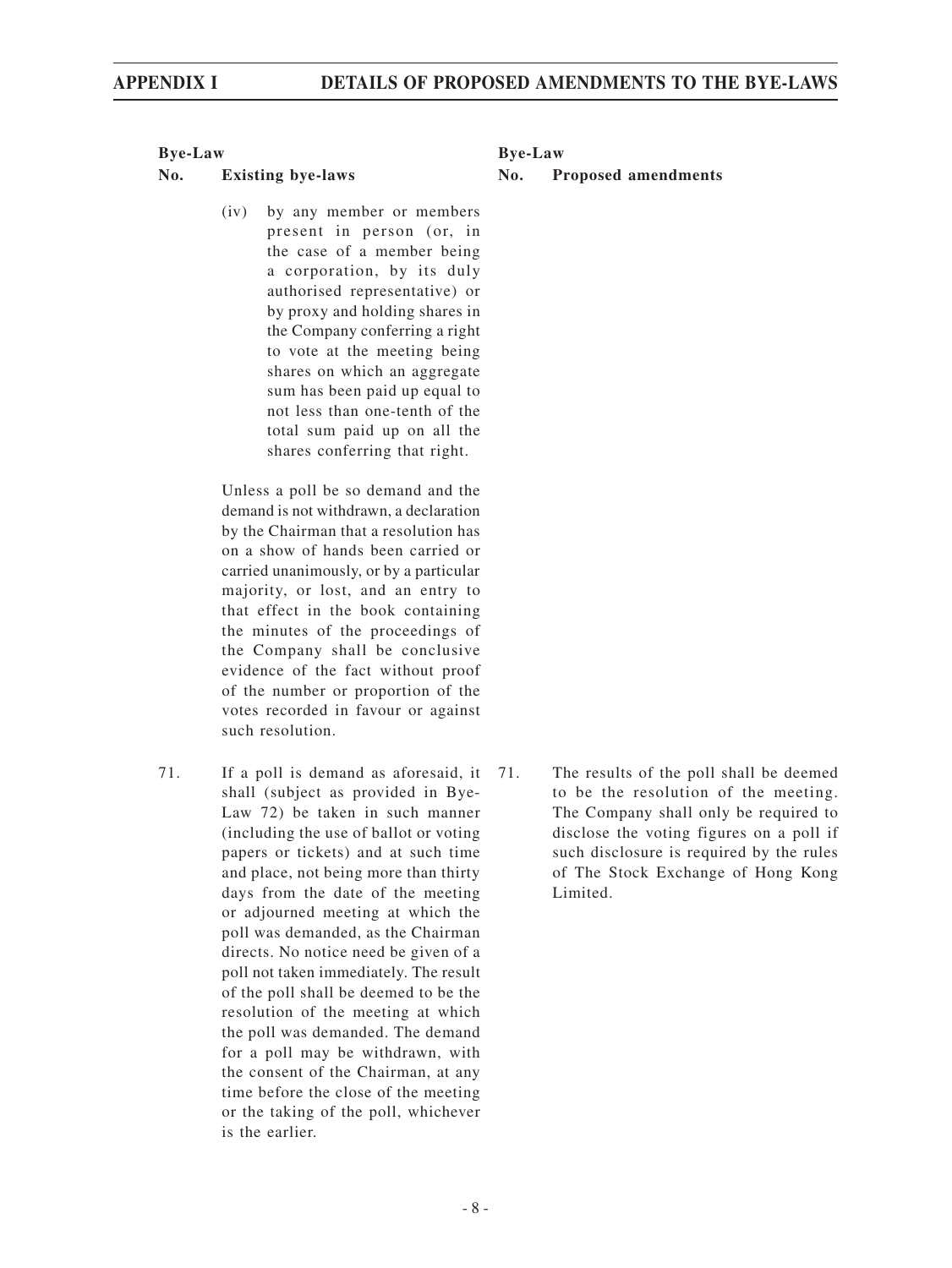- 72. Any poll duly demanded on the election of a Chairman of a meeting or on any question of adjournment shall be taken at the meeting without adjournment.
- 73. In the case of an equality of votes, whether on a show of hands or on a poll, the Chairman of the meeting at which the show of hands takes place or at which the poll is demanded, shall be entitled to a second or casting vote. In case of any dispute as to the admission or rejection of any vote the Chairman shall determine the same, and such determination shall be final and conclusive.
- 74. The demand for a poll shall not prevent the continuance of a meeting for the transaction of any business other than the question on which a poll has been demand.
- 76. Subject to any special rights, privileges or restrictions as to voting for the time being attached to any class or classes of shares, at any general meeting on a show of hands every member who is present in person (or, in the case of a member being a corporation, by its duly authorised representative) shall have one vote, and on a poll every member present in person (or, in the case of a member being a corporation, by its duly authorised representative) or by proxy, shall have one vote for every share of which he is the holder which is fully paid up or credited as fully paid up (but so that no amount paid up or credited as paid up on a share in advance of calls or instalments shall be treated for the purposes of this Bye-Law as paid up on the share). On a poll a member entitled to more than one vote need not use all his votes or cast all the votes he uses in the same way.

- 72. Intentionally deleted.
- 73. In the case of an equality of votes, the Chairman of such meeting shall be entitled to a second or casting vote. In case of any dispute as to the admission or rejection of any vote the Chairman shall determine the same, and such determination shall be final and conclusive.
- 74. Intentionally deleted.
- 76. Subject to any special rights, privileges or restrictions as to voting for the time being attached to any class or classes of shares, at any general meeting on a poll every member who is present in person (or, in the case of a member being a corporation, by its duly authorised representative) or by proxy, shall have one vote for every share of which he is the holder which is fully paid up or credited as fully paid up (but so that no amount paid up or credited as paid up on a share in advance of calls or instalments shall be treated for the purposes of this Bye-Law as paid up on the share). On a poll a member entitled to more than one vote need not use all his votes or cast all the votes he uses in the same way.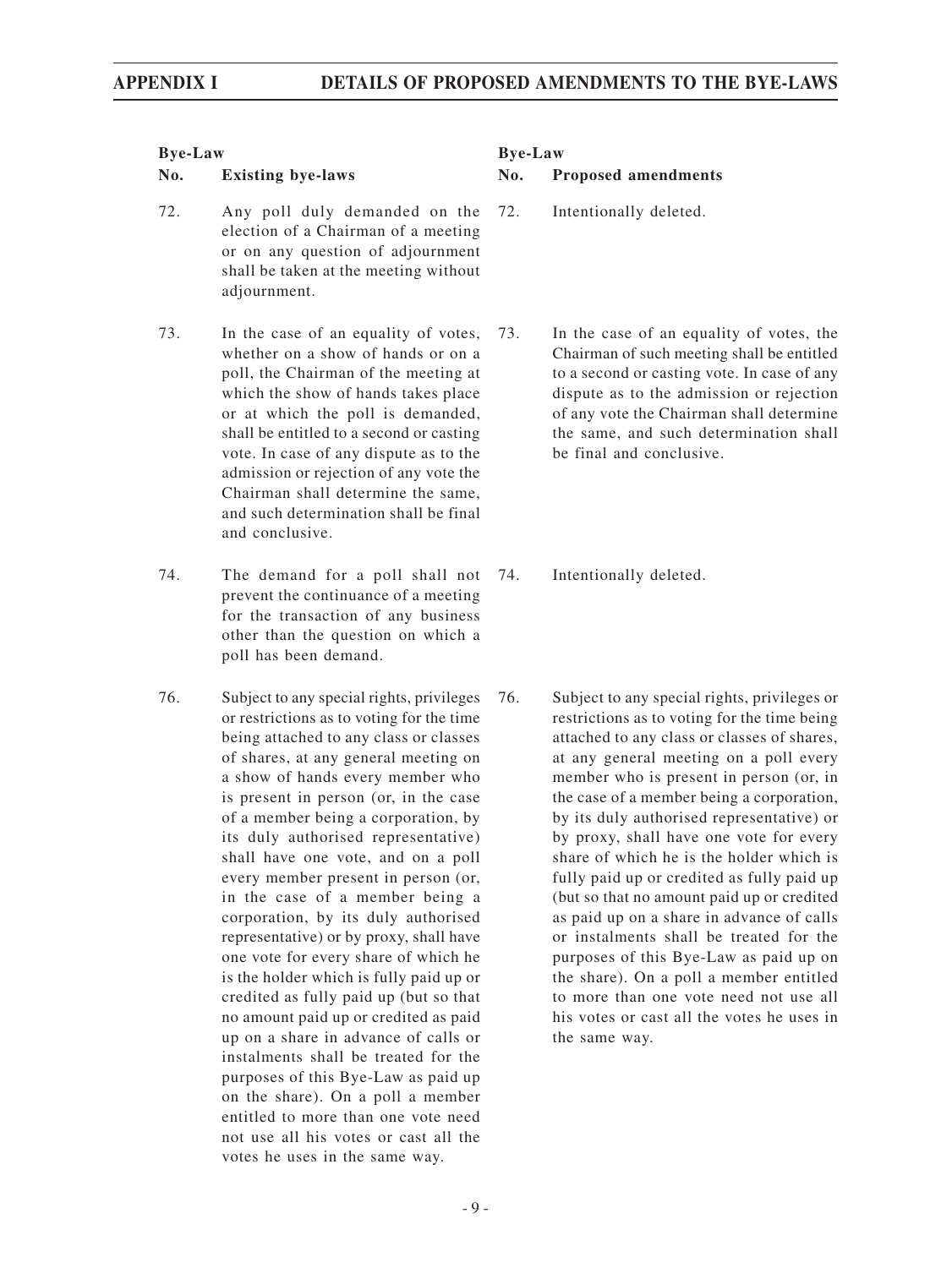79. A member of unsound mind or in respect of whom an order has been made by any court having jurisdiction in lunacy may vote, whether on a show of hands or on poll, by his committee, receiver, curator bonis or other person in the nature of a committee, receiver or curator bonis appointed by that court, and any such committee, receiver, curator bonis or other person may on a poll vote by proxy. Evidence to the satisfaction of the Board of the authority of the person claiming to exercise the right to vote shall be delivered to such place or one of such places (if any) as is specified in accordance with these Bye-Laws for the deposit of instruments of proxy or, if no place is specified, at the Registration Office.

### **No. Existing bye-laws No. Proposed amendments**

79. A member of unsound mind or in respect of whom an order has been made by any court having jurisdiction in lunacy may vote on a poll, by his committee, receiver, curator bonis or other person in the nature of a committee, receiver or curator bonis appointed by that court, and any such committee, receiver, curator bonis or other person may on a poll vote by proxy. Evidence to the satisfaction of the Board of the authority of the person claiming to exercise the right to vote shall be delivered to such place or one of such places (if any) as is specified in accordance with these Bye-Laws for the deposit of instruments of proxy or, if no place is specified, at the Registration Office.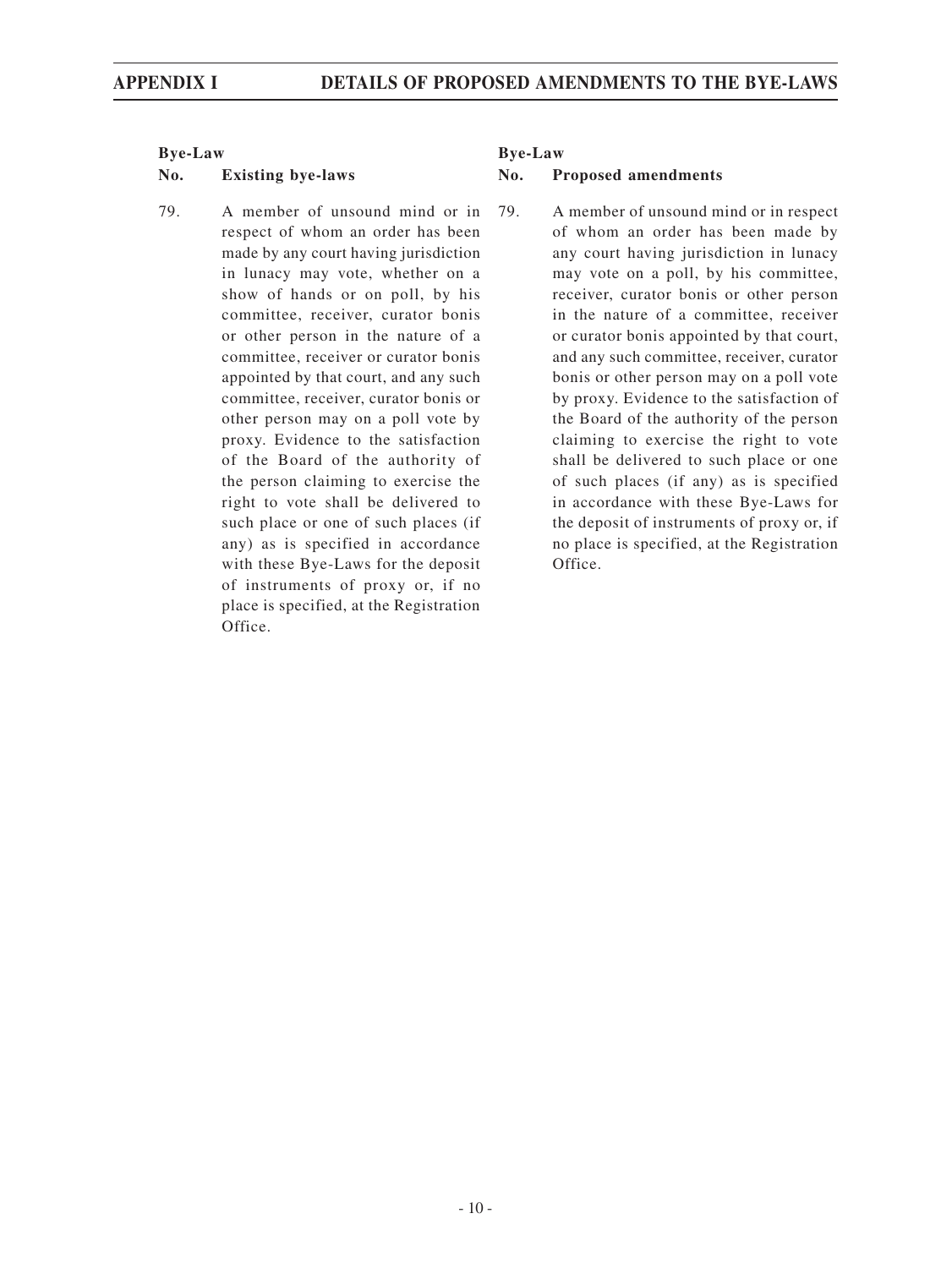**NOTICE OF SPECIAL GENERAL MEETING**



# **SHUN CHEONG HOLDINGS LIMITED 順昌集團有限公司\***

*(Incorporated in Bermuda with limited liability)* (Stock Code: 650)

**NOTICE IS HEREBY GIVEN** that a special general meeting (the "SGM" of the shareholders of Shun Cheong Holdings Limited (the "Company" will be held at Plaza III, Lower Lobby, Novotel Century, Hong Kong on Wednesday, 30 September 2009, at 10:45 a.m. or immediately after the conclusion of the annual general meeting of the Company scheduled to be held on Wednesday, 30 September 2009 at 10 a.m. (or at any adjournment thereof) to consider as special business and, if thought fit, pass the following resolution as a Special Resolution of the Company:

# **SPECIAL RESOLUTION**

"To consider as special business and, if thought fit, pass the following resolution as a Special Resolution of the Company:

"**THAT**, the Bye-Laws of the Company be and are hereby amended in the following manner:

# **(a) Bye-Law 1(A)**

By inserting the following paragraph immediately after the definition of "the Board":

""business day" shall mean a day on which The Stock Exchange of Hong Kong Limited generally is open for the business of dealing in securities in Hong Kong. For the avoidance of doubt, where The Stock Exchange of Hong Kong Limited is closed for the business in Hong Kong on a business day by reason of a Number 8 or higher typhoon signal, black rainstorm warning or other similar event, such day shall for the purposes of these Bye-Laws be counted as a business day."

### **(b) Bye-Law 1(C)**

By deleting existing Bye-Law  $1(C)$  in its entirety and replacing it with the following:

"(C) A resolution shall be a Special Resolution when it has been passed by a majority of not less than three-fourths of the votes cast by such members as, being entitled so to do, vote in person or, in the cases of members which are corporations, by their respective duly authorised representatives or, where proxies and attorneys are allowed, by proxy or by attorney at a general meeting of which notice has been given in accordance with Bye-Law 63 specifying (without prejudice to the power contained in these presents to amend the same) the intention to propose the resolution as a Special Resolution."

*\* For identification purposes only*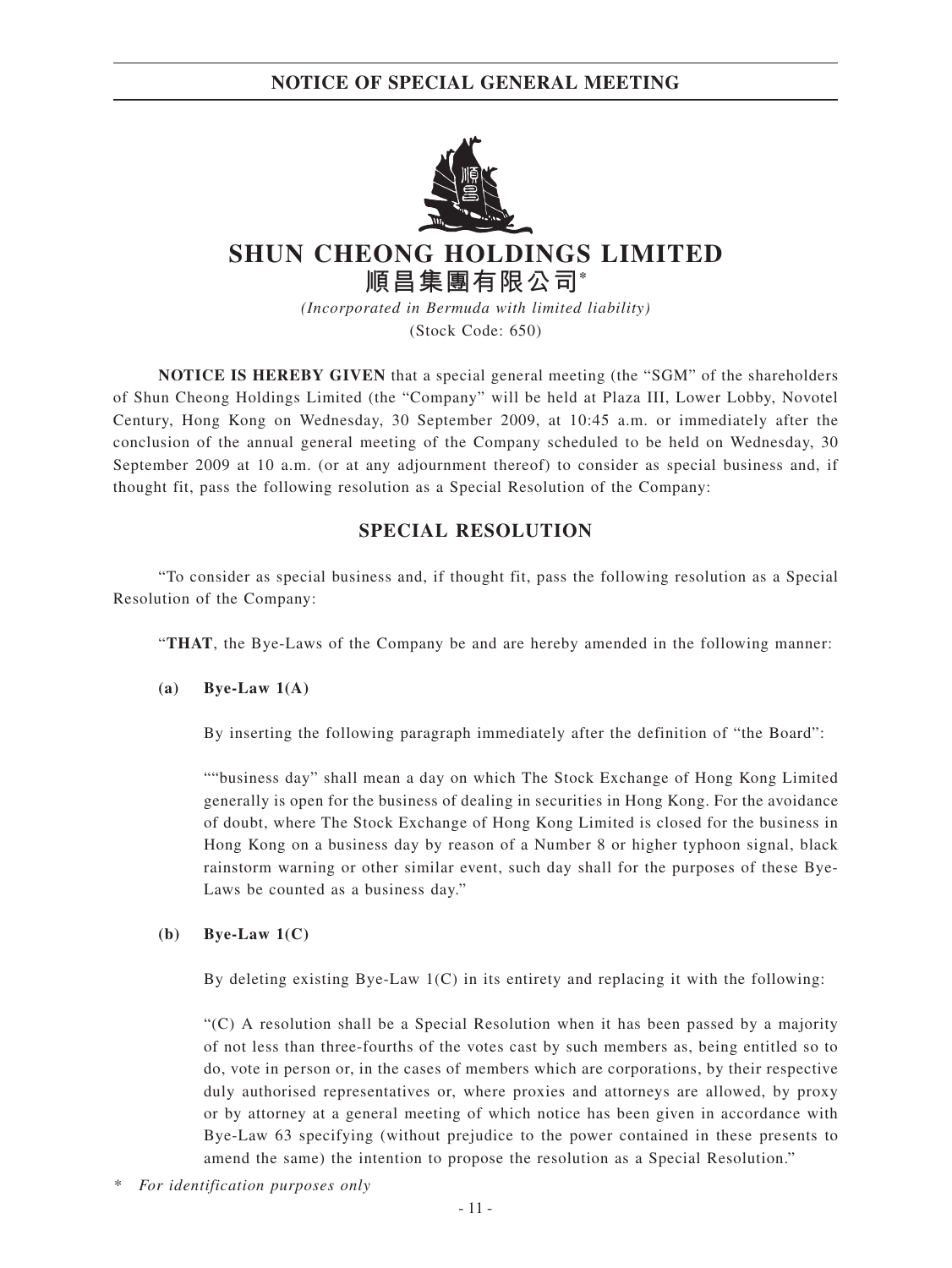## **(c) Bye-Law 1(D)**

By deleting existing Bye-Law 1(D) in its entirety and replacing it with the following:

"(D) A resolution shall be an Ordinary Resolution when it has been passed by a simple majority of the votes cast by such members as, being entitled so to do, vote in person or, in the case of any member being a corporation, by its duly authorised representative or, where proxies and attorneys are allowed, by proxy or by attorney at a general meeting held in accordance with these presents and of which notice has been given in accordance with Bye-Law 63."

## **(d) Bye-Law 63**

By deleting existing Bye-Law 63 in its entirety and replacing it with the following:

"63. An annual general meeting shall be called by not less than twenty-one (21) clear days' notice in writing or not less than twenty (20) clear business days' notice in writing (whichever is longer) and any special general meeting at which the passing of a special resolution is to be considered shall be called by not less than twenty-one (21) clear days' notice in writing or not less than ten (10) clear business days' notice in writing (whichever is longer). All other special general meetings may be called by notice of not less than fourteen (14) clear days notice in writing and not less than ten (10) clear business days notice in writing (whichever is longer). The notice shall be exclusive of the day on which it is served or deemed to be served and of the day for which it is given, and shall specify the place, the day and the hour of meeting and, in case of special business, the general nature of that business, and shall be given, in the manner hereinafter mentioned or in such other manner, if any, as may be prescribed by the Company in general meeting, to such persons as are, under these Bye-Laws, entitled to receive such notices from the Company, provided that, subject to the provisions of the Companies Act, a meeting of the Company shall notwithstanding that it is called by shorter notice than that specified in this Bye-Law be deemed to have been duly called if it is so agreed:–

- (i) in the case of a meeting called as the annual general meeting, by all the members entitled to attend and vote thereat; and
- (ii) in the case of any other meeting, by a majority in number of the members having a right to attend and vote at the meeting, being a majority together holding not less than ninety-five per cent. in nominal value of the shares giving that right."

# **(e) Bye-Law 70**

By deleting existing Bye-Law 70 in its entirety and replacing it with the following:

"70. At any general meeting a resolution put to the vote of the meeting shall be decided by way of poll."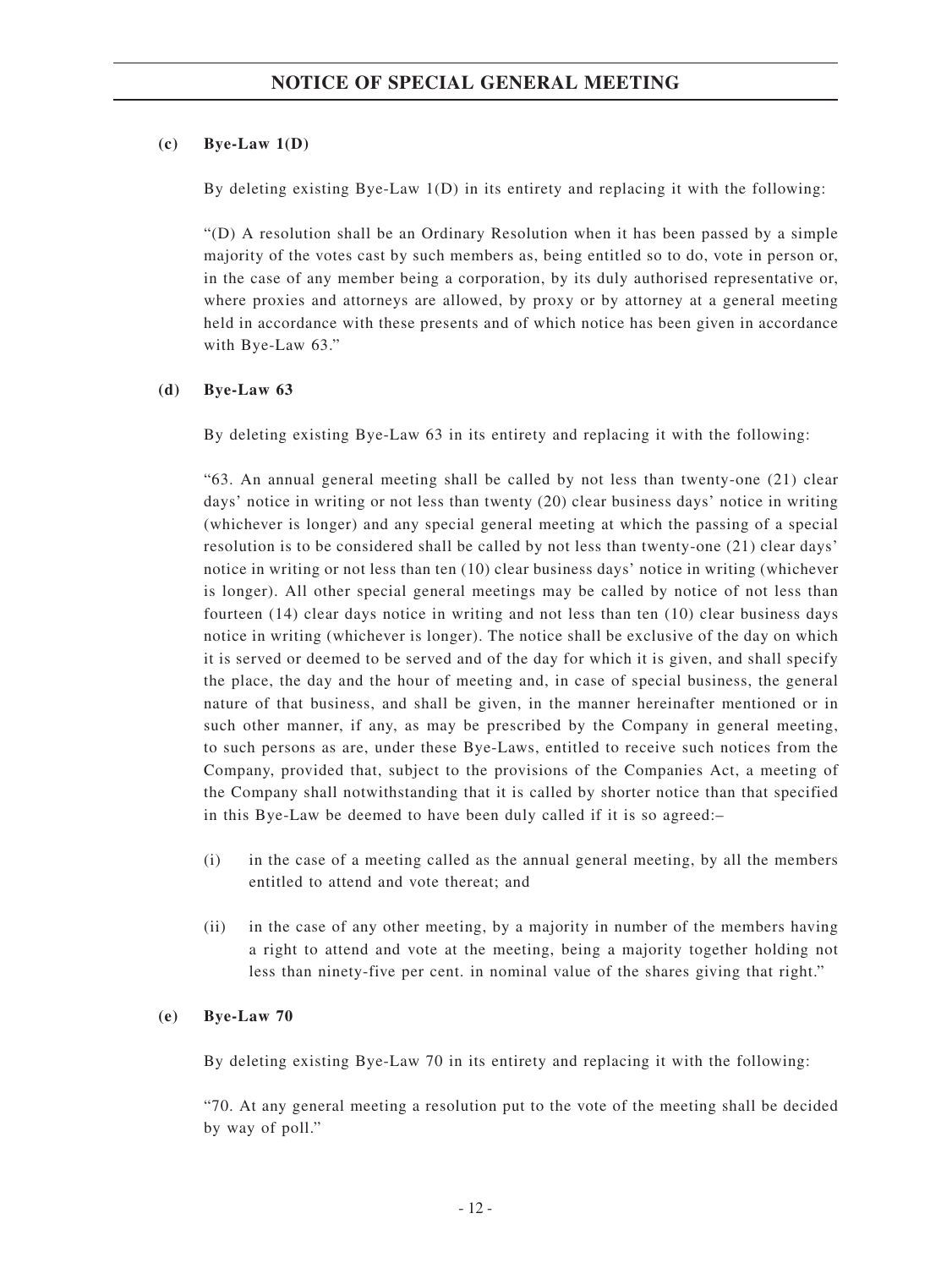# **(f) Bye-Law 71**

By deleting existing Bye-Law 71 in its entirety and replacing it with the following:

"71. The results of the poll shall be deemed to be the resolution of the meeting. The Company shall only be required to disclose the voting figures on a poll if such disclosure is required by the rules of The Stock Exchange of Hong Kong Limited."

# **(g) Bye-Law 72**

By deleting existing Bye-Law 72 in its entirety and replacing it with the following:

"72. Intentionally deleted."

# **(h) Bye-Law 73**

By deleting existing Bye-Law 73 in its entirety and replacing it with the following:

"73. In the case of an equality of votes, the Chairman of such meeting shall be entitled to a second or casting vote. In case of any dispute as to the admission or rejection of any vote the Chairman shall determine the same, and such determination shall be final and conclusive."

# **(i) Bye-Law 74**

By deleting existing Bye-Law 74 in its entirety and replacing it with the following:

"74. Intentionally deleted."

# **(j) Bye-Law 76**

By deleting existing Bye-Law 76 in its entirety and replacing it with the following:

"76. Subject to any special rights, privileges or restrictions as to voting for the time being attached to any class or classes of shares, at any general meeting on a poll every member who is present in person (or, in the case of a member being a corporation, by its duly authorised representative) or by proxy, shall have one vote for every share of which he is the holder which is fully paid up or credited as fully paid up (but so that no amount paid up or credited as paid up on a share in advance of calls or instalments shall be treated for the purposes of this Bye-Law as paid up on the share). On a poll a member entitled to more than one vote need not use all his votes or cast all the votes he uses in the same way."